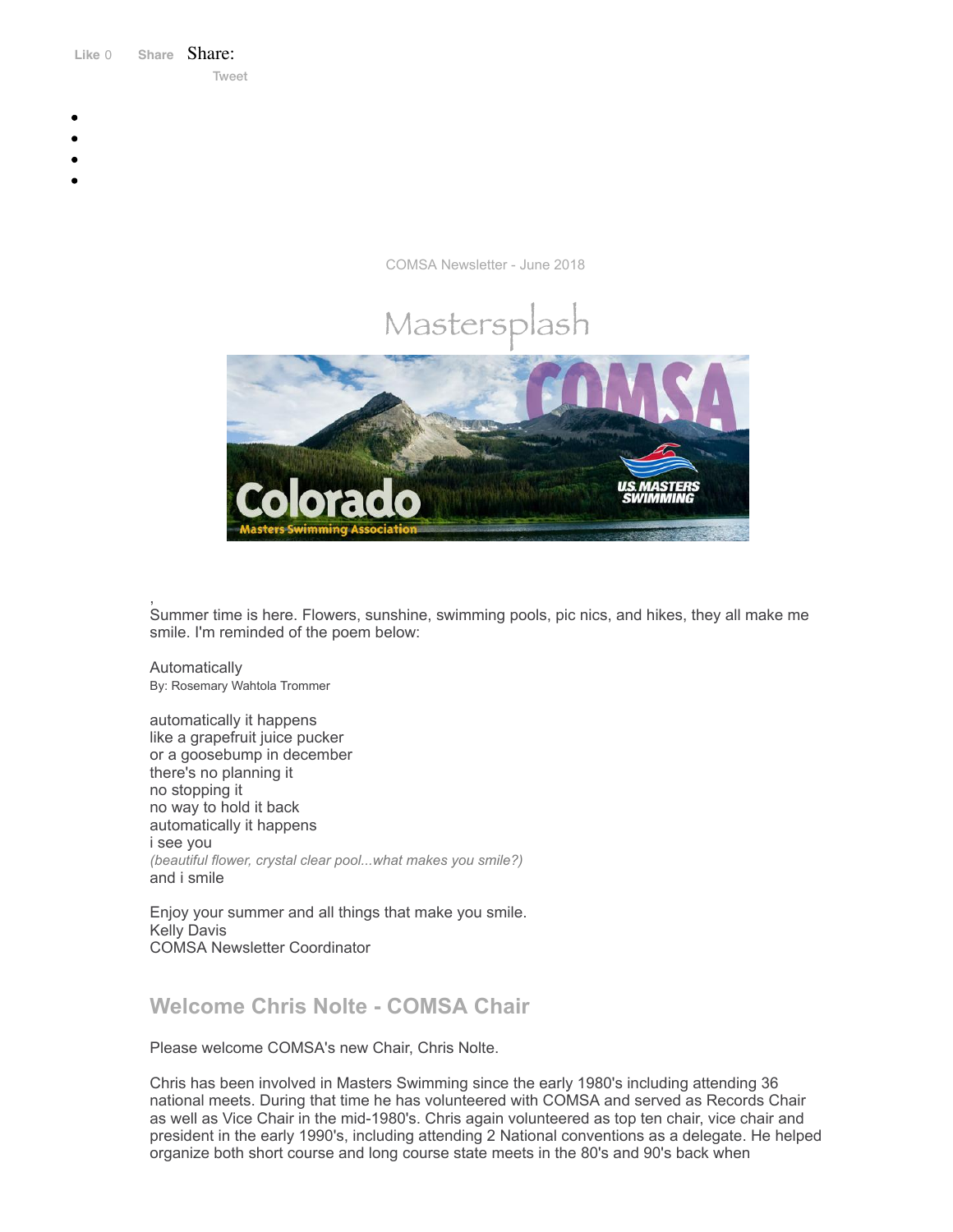everything was done manually. Masters swimming has been a passion his entire adult life and he is looking forward to his third stint with COMSA.

## **2018 USMS 5K/10K ePostal National Championships**

It is time to GO POSTAL Colorado with the 2018 USMS 5K/10K ePostal National Championships

Back by popular demand Master's Swimmers, it's time for the USMS 5K/10K ePostal National Championships! This Year's 5K/10K ePostals are hosted by the Chicago Smelts Masters Swim Team. The goal is to complete a 5K and or 10K between May 15th and September 15th in a Long Course Meters Pool and submit your entries to the Host Team online and compare yourself to your fellow Master's swimmers throughout the Country without having to leave our beautiful home State of Colorado!

We are so fortunate that COMSA Sponsors our Postal Swims locally so that you can challenge yourselves and swim these Postals together! In addition, we are thrilled to offer the 5K/10K ePostal to be swum outside at Lowry Pool, 775 Akron Way, at 7 am on two Sundays, June 3rd and July 1st . If you wish to swim either, please e-mail [nicolevanderpoel@msn.com](mailto:nicolevanderpoel@msn.com) to reserve your lane! Split Sheets, stop watches, clip boards will be provided. Please arrive by 6:45 am and bring a counter/verifier with you. Once you have completed your swim, you enter your results online to the host team, Chicago Smelts! Online entry & event inform ation will be available at

Lowry. Not only will you get an awesome workout, but you will also receive our very own Colorado Goes Postal Swim Cap for participating!

What are you waiting for? E-mail [nicolevanderpoel@msn.com](mailto:nicolevanderpoel@msn.com) today, reserve your lane and participate in either the 5K or 10K. Let's show the rest of the Country how Colorado GOES POSTAL this Summer!



Nicole Vanderpoel, Long Distance Pool Chair

 **[Register Now](http://www.usms.org/content/join_or_renew)**

**[Clubs and Workout Groups](http://comsa.org/clubs/index.html)**

**[More About Us](http://comsa.org/)**

 **[Contact Us](mailto:swimkdavis@gmail.com)**

### **Quick Links Upcoming Events**

**June 3, 2018 2018 USMS 5K/10K ePostal National Championships Lowry Pool, 775 Akron Way - At 7 am Please e-mail [nicolevanderpoel@msn.com](mailto:nicolevanderpoel@msn.com) to reserve your lane! Bring a counter/verifier with you**

> **June 17-22, 2018 Off Piste Aquatics Masters Swim Camp Vail, Colorado [Details and Registration](https://www.offpisteaquatics.com/what-is-off-piste-1)**

**July 1, 2018 2018 USMS 5K/10K ePostal National Championships Lowry Pool, 775 Akron Way - At 7 am Please e-mail [nicolevanderpoel@msn.com](mailto:nicolevanderpoel@msn.com) to reserve your lane! Bring a counter/verifier with you**

**Local and National Swimming Links** [USMS Open Water Swimming Connection](http://usopenwaterswimming.org/) 

**Breadbasket Zone** [Iowa Masters Swimming](http://www.iowamasters.org/) [Minnesota Masters Swimming](http://www.minnesotamasters.com/) [Missouri Valley Masters Swimming](https://movymasters.com/)